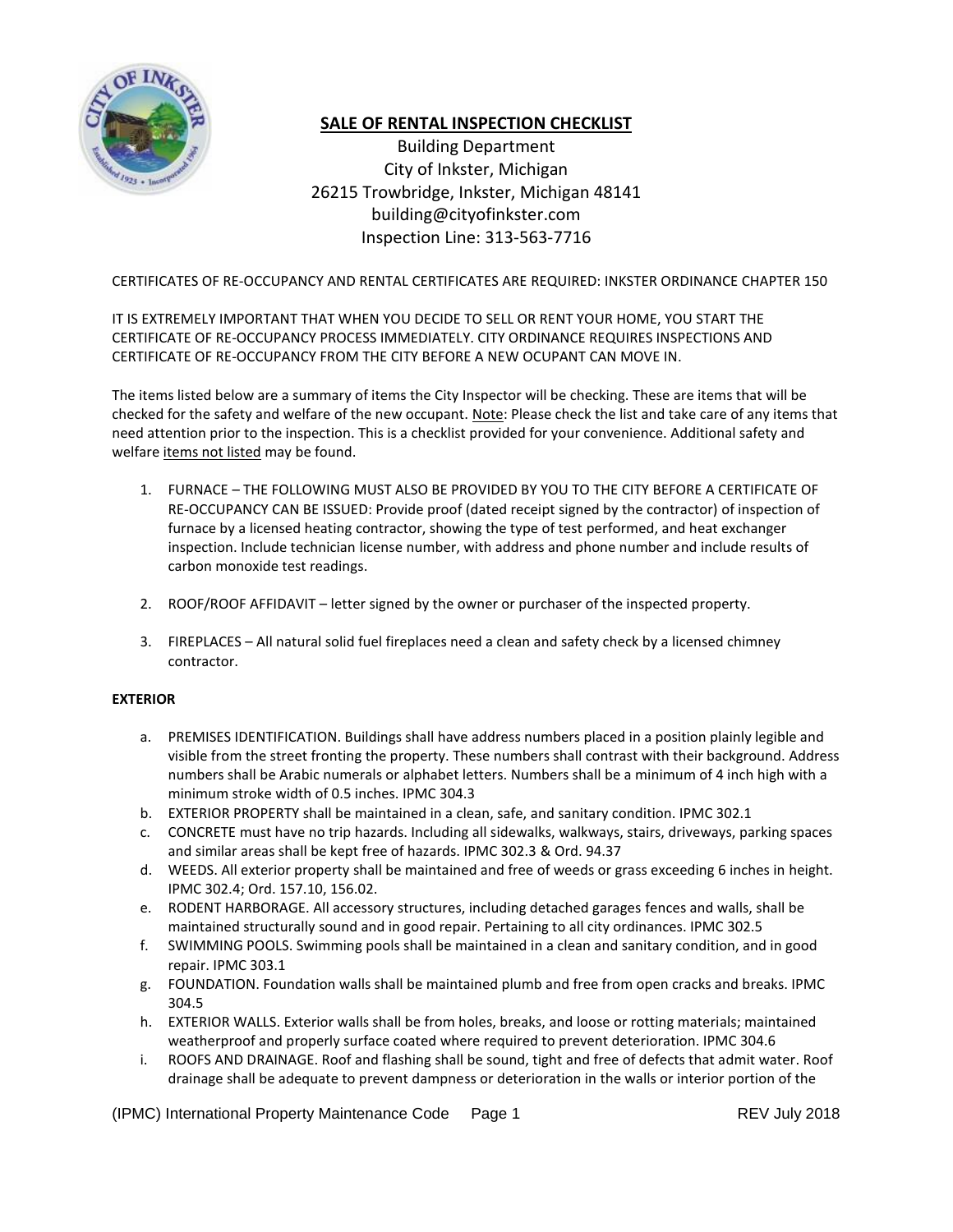structure. Gutters and downspouts shall be maintained in good repair and free from obstructions. Roof water shall not be discharged in a manner that creates a public nuisance. IPMC 304.7

- j. SCREENS. Every door, window and other outside opening shall be supplied with approved tightly fitting screens. IPMC 304.14
- k. WINDOWS. Windows shall be maintained in good repair, operable, weather tight and all locks to work properly. IPMC 304.13
- l. SIDING AND MASONRY. All siding and masonry joints, as well as those between the building envelope and the perimeter of window, doors and skylights shall be maintained weather resistant and water tight. IPMC 304.2
- m. PAVED PARKING. Residence must have minimum 9' x 40' paved off-street parking (driveway) and street approach. Ord. 155.077
- n. CHIMNEYS. Chimneys shall be maintained structurally safe, sound and in good repair. IPMC 304.11

## **BUILDING**

- a. INTERIOR GENERAL. The interior of a structure and equipment therein shall be maintained in good repair, structurally sound and in a sanitary condition. Occupants shall keep that part of the structure which they occupy or control in a clean and sanitary condition. Every owner of a structure contained a rooming house, housekeeping units, a hotel, dormitory, two or more dwelling units or two or more nonresidential occupancies, shall maintain, in a clean and sanitary condition, the shared or public areas of the structure and exterior property. IPMC 305.1
- b. PAINT. Peeling, chipping, flaking or abraded paint shall be repaired or covered. Cracked or loose plaster, decayed wood and other defective surface conditions shall be corrected. IPMC 305.3
- c. HANDRAILS. Handrails must be in place, secure and in good condition at all stairways to code. IPMC 305.5, 307.1
- d. STAIRS AND WALKING SURFACES. Maintain every stair, ramp, landing, balcony, porch, deck or other walking surface shall be structurally sound, in good repair, with proper anchorage. Steps shall be a maximum 8 ¼" h rise and equal spacing of each other riser. IPMC 305.4; M RC R311.7.4.1
- e. GUARDRAIL. Open side of stairs, landing, balcony, porch deck ramp other walking surfaces which is more than 30 inches above the floor or grade below shall have guards. IPMC 307.1
- f. INTERIOR DOORS. Every interior door shall fit reasonably well within its frame and shall be capable of being opened and closed by being properly and securely attached to jambs, headers or tracks as intended by the manufacturer of the attachment hardware. IPMC 305.6
- g. INFESTATIONS. All structures shall be kept free from insect and rodent infestation. IPMC 309.1
- h. LOCKED DOORS. All means of egress doors shall be readily open able from the side from which egress is to be made without the need for keys, special knowledge or effort. IPMC 307.1
- i. EMERGENCY ESCAPE OPENINGS. Required emergency escape openings shall be maintained in accordance with the code. Required emergency escape and rescue opening shall be operational from the inside of the room without the use of keys or tools. IPMC 702

# **ELECTRICAL**

- a. ELECTRICAL SYSTEM HAZARDS. Where it is found that the electrical system in a structure constitutes a hazard to the occupants or the structure by the reason of inadequate service, Improper fusing, insufficient receptacle and lighting outlets, improper wiring or installation, deterioration or damage, or for similar reasons, the code official shall require the defects to be corrected or eliminate the hazard. IPMC 604.3
- b. SMOKE ALARMS MUST BE ON EACH LEVEL OF THE HOUSE, IMMEDIATE VICINITY OF BEDROOMS, AND IN EACH BEDROOM. Battery operated smoke detectors are acceptable in dwellings where no construction is taking place, or buildings not served by a commercial power source. MRCR314, IPMC 704.2.
- c. HARDWIRED SMOKE DETECTORS. Any units installed in the structure shall all be maintained in operational condition, maintain interconnection and shall receive their primary power from the building wiring. Wiring

(IPMC) International Property Maintenance Code Page 2 REV July 2018